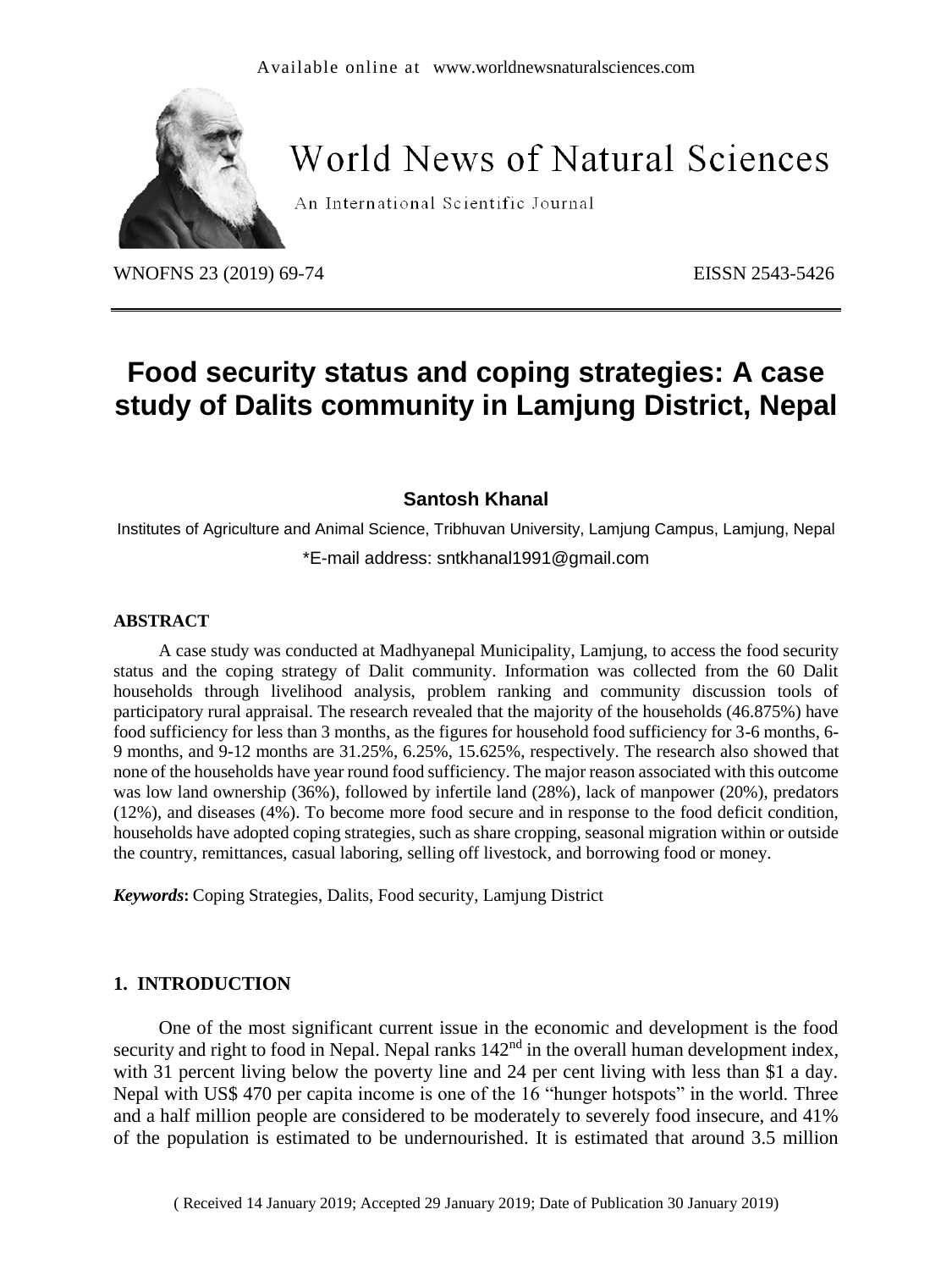#### *World News of Natural Sciences 23 (2019) 69-74*

Nepalese people who represents approximately 16.4% of the rural population are at risk of moderate to severe food insecurity. Food security is worse in the mountains - 13 out of 16 mountains and 21 out of 39 hill districts are severe food deficit. The magnitude and depth of poverty varies across the region, with the highest in the mountains followed by the hills and remote areas, mid-western and far-western hills. Out of 24 districts of mid and far western regions, 19 are food deficit.

Food security has a direct effect on health, nutrition, and overall productivity of human being – Dalits, women and children in particular. The national average land holding is less than 0.5 hectare which is insufficient to feed an average family size of 6.5. Dalits continue to remain one of the most economically marginalised, politically excluded and socio-culturally oppressed communities in Nepal [\(Kabeer, 2006\)](https://www.sciencedirect.com/science/article/pii/S0016718515301433#b9005). Nepalese Govement declared 'untouchable free' country but still humilitating and degrading practice of untouchability is remained in rural area of Nepal [\(Cameron, 2009,](https://www.sciencedirect.com/science/article/pii/S0016718515301433#b0165) and [Lamsal, 2012\)](https://www.sciencedirect.com/science/article/pii/S0016718515301433#b0415).

There is increasing concern that a majority of the people, particularly Dalit, women and other marginalized groups are falling into the hunger and the food insecurity. According to a survey report of National Dalit Commission Nepal, 74.14% of Dalit households are landless. Moreover, 50.03% of the Dalits, the highest population live in Ailani land (non registered). Land Reform Act 2021 seeks to make the farmers and the landless people 'the owner of the land'. Their involvement, in the farming activities cannot contribute much to the condition of the food security in terms of the production and income because firstly, they lack the knowledge and skill of modern improved agricultural techniques to increase the productivity and income, and secondly they are landless (Adams, 2001; Alter, 1999; Burghar, 1984; Nordstrom, 1989; Parker, 1988; Stone, 1986).

Third Yearly Interim Plan (2064/065-2066/067) has accepted the food security as the fundamental aspect of human and also seeks for necessary policies and programmes to promote the food security like the accessibility of the food, the access to food, the utilization of food and food stability in Nepal.

The government has the plan focusing on Dalits. But, the case is reverse. Rights related to the food have violated by one hand or another. It indicates that the strategies and programmes need to review why they are ineffective. It does not matter to the formation of the implementation of the policies and programmes. The impact is significant, that is vacant over Dalits. Strategy and ways to increase the access to the programmes play significant role, which seems lacking to the stakeholders. This review was done to identify the food security and copping strategies especially indalit community of Nepal.

#### **2. METHEDOLOGY**

The study was conducted at Madhya Nepal Municipality of Lamjung district. The Dalit community of Samichautara was proposively selected as the universe of the study as majority of the Dalits reside in the cluster in Samichautara over the years. The study was conducted during 2016.

The research design of this study was case study. It has described the food security status of the Dalits community and the copping strategies they adopt to get their food secured. Semi structural Pre-testing questioner was used for survey purpose. 90 Dalit responded reside in that community was used. The data were tabulated and analysed using Ms.Excel.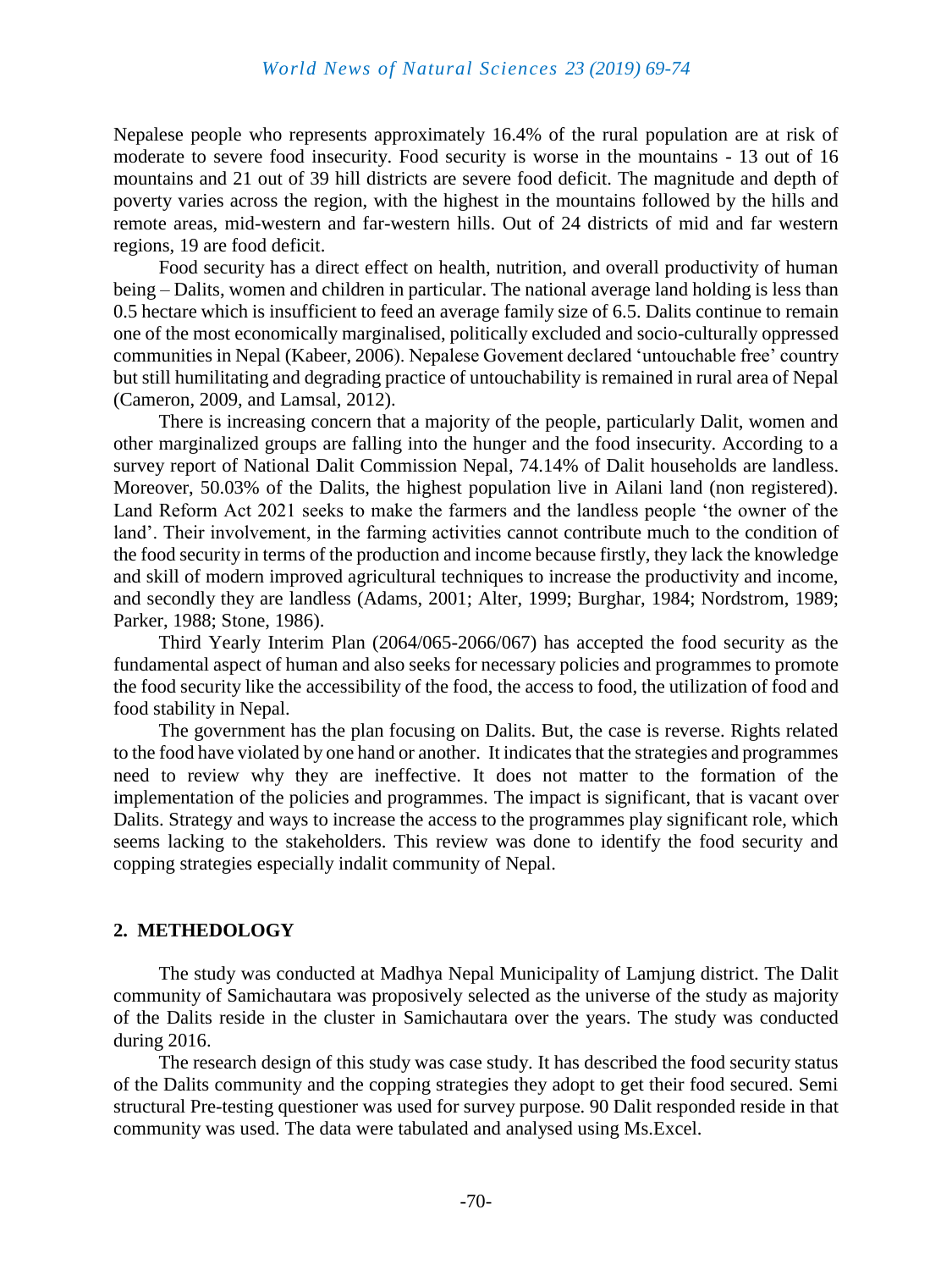#### **2. 1. Conceptual Framework**

The conceptual framework below is developed to access to the objectives of the research, shown in **Figure 1**. Dalits are the poverty-stricken over the year which is the major cause of the food insecurity of Dalits in Nepal. Dalits live below the line of the poverty. Poverty has dominated Dalit community due to many reasons. Firstly, they are landless and marginal landholders. Secondly, they are illiterate/ uneducated and discriminated, based on the the existing caste system in the society. Based on these variables, the study has analyzed Dalits and has explored their condition of the food security in relation to the resources sharing and inclusion and the advocacy initiations.

As the solutions to alleviate the poverty and the vulnerability of the food insecurity, a wide range of the investment plays a crucial role in the agricultural sector to increase the production and productivity. Agriculture sector is considered as the backbone of the economy of Nepal and also very supportive to augment the food security. If the agriculture develops, it highly contributes the food security. Since the policies and plans are too powerful, it is necessary to formulate the necessary specific policies and plans in the case of the food security and the poverty, too. But, it requires proper and effective implementation on the behalf of the vulnerable communities like Dalits.

There is the need of the creation of the employment opportunities for Dalits to empower them economically. No doubt, the employment increases the income of Dalits and supports them to fight against the hunger and food insecurity.



**Figure 1.** Conceptual framework of the study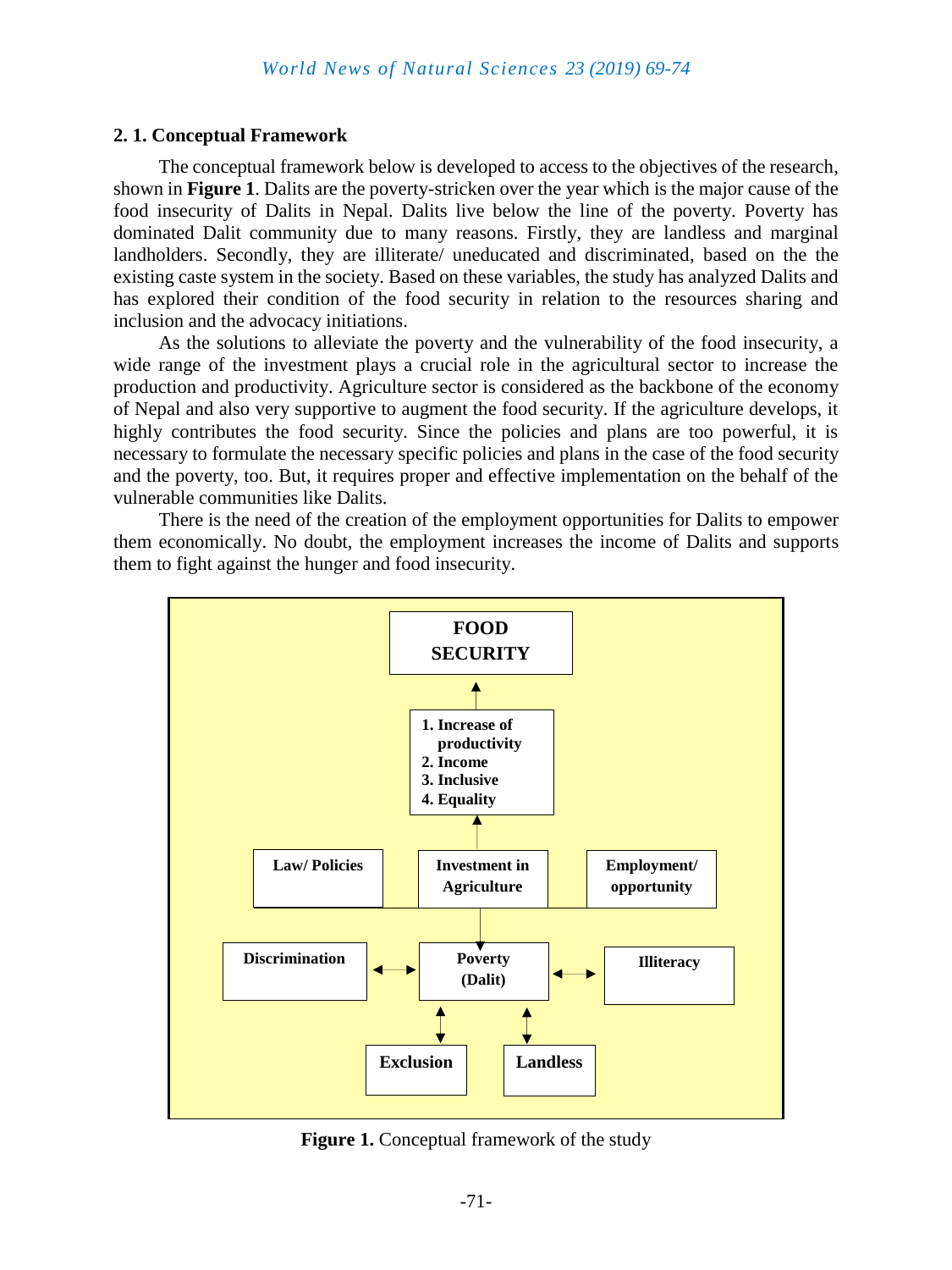## **3. RESULT AND DISCUSSION**

## **3. 1. Food sufficiency status**

The research revealed that majority of the respondents (46.8%) have food self-sufficiency for only less than 3 months. The food self-sufficiency of the respondent for 3-6 months, 6-9 months, and 9- 12 months were 31.2%, 6.3%, 15.6% respectively. It showed that none of the respondents have year round food self- sufficiency, as shown in **Fig. 2**.



**Figure 2.** Food sufficiency status of the participants

## **3. 2. Root cause of food insecurity**

From the problem ranking tool of PRA it showed that the root cause of food selfinsufficiency was low land ownership (36%). Further, 28% of the participants found that the major cause of food self-insufficiency was infertile land with low productivity. The other causes were lack of man power (20%), predators (12%), and diseases (4%).

| S.N. | Problems associated with food<br>insufficiency | percentage | Rank |
|------|------------------------------------------------|------------|------|
|      | Low land ownership                             | 36         |      |
| 2.   | Lack of manpower                               | 20         | Ш    |
| 3.   | <b>Diseases</b>                                |            |      |
| 4.   | Infertile land with low productivity           | 28         |      |
|      | Predators                                      |            |      |

**Table 1.** Root cause of food insufficiency in the study area

Source: PRA, 2016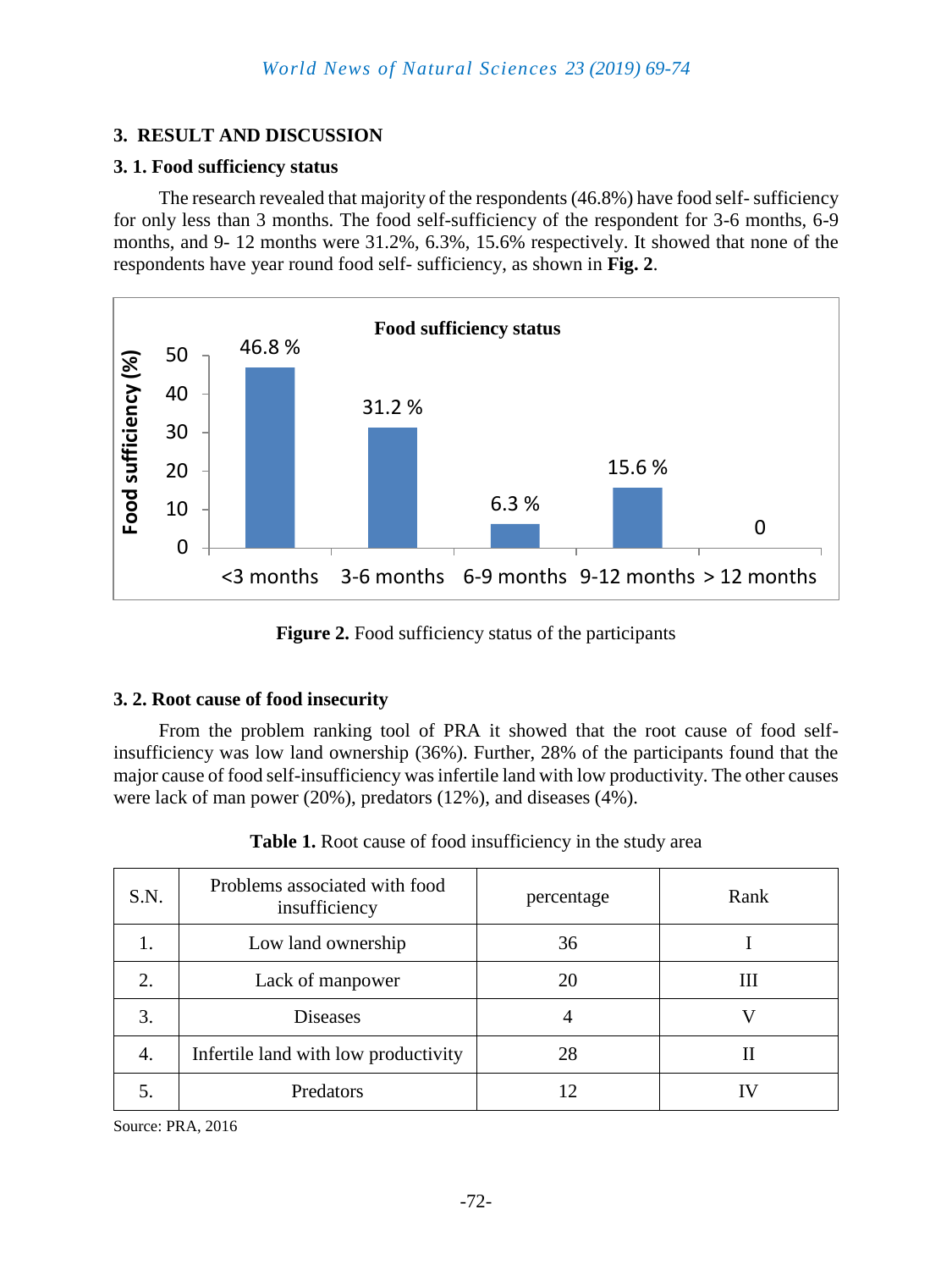## **3. 3. Food insecurity copping strategies**

The key informant interview showed that the major food insecurity copping strategies among the Dalits community were:

- 1. Share cropping
- 2. Seasonal migration within or outside the country
- 3. Remittances
- 4. Causal laboring
- 5. Borrowing food and Money.

The major food insecurity cropping strategies was share cropping as most of the people in the community adopt the share cropping mechanism to get their foods, while some of the people seasonally migrated to India in search of job. Most of the household women go for casual labor during cultivation and harvesting of the rice and maize, while males go for construction works as labor. Remittance was another food insecurity copping strategy as some of the youths went to Dubai, Saudi, Qatar, and Malaysia.

## **4. CONCLUSIONS**

The study has explored the condition of the food security of Dalits with the areas of potentialities to improve. It is basically the in-depth analysis of their socio-economic condition of Dalits that influence the food security based on the qualitative and quantitative data of the primary and secondary source. In spite of a lot of the existing resources and Dalit prone policies and plans, Dalits have led worse life and suffered from the hunger and food insecurity. They have been excluded of the resources, services and the economic opportunities in Nepal over the years. The first cause is that there are poor and landless. The second is that the government is not sincere and responsible to execute the policies and the plans effectively in the case of Dalits. The distribution and utilization of the resources is injustice, unequal and exclusive for Dalits. Social and economic empowerment is must for Dalits in Nepal. For the vulnerable communities like Dalits who are landless, it is essential to increase the involvement of Dalits in the income oriented interventions, i.e. the micro-enterprises, the livestock rearing, the cooperatives. Most potential strategy is to increase in the access of the landless through the linkage building and the loan access from the micro-finance institutions (MFIs). Traditional occupations effectively increase their income and entrepreneurship, but still require modernizing for the livelihood. The condition of the food security of Dalits is worse.

#### **References**

- [1] N. Kabeer. Social exclusion and the MDGs: challenge of 'durable inequalities' in the Asian context, *IDS Bull.* 37 (3) (2006), pp. 64-78.
- [2] [Mary M. Cameron.](https://www.tandfonline.com/author/Cameron%2C+Mary+M) Untouchable Healing: A Dalit Ayurvedic Doctor from Nepal Suffers His Country's Ills. *[Medical Anthropology C](https://www.tandfonline.com/toc/gmea20/current)ross-Cultural Studies in Health and Illness* Volume 28, 2009 - [Issue 3](https://www.tandfonline.com/toc/gmea20/28/3) Pages 235-267